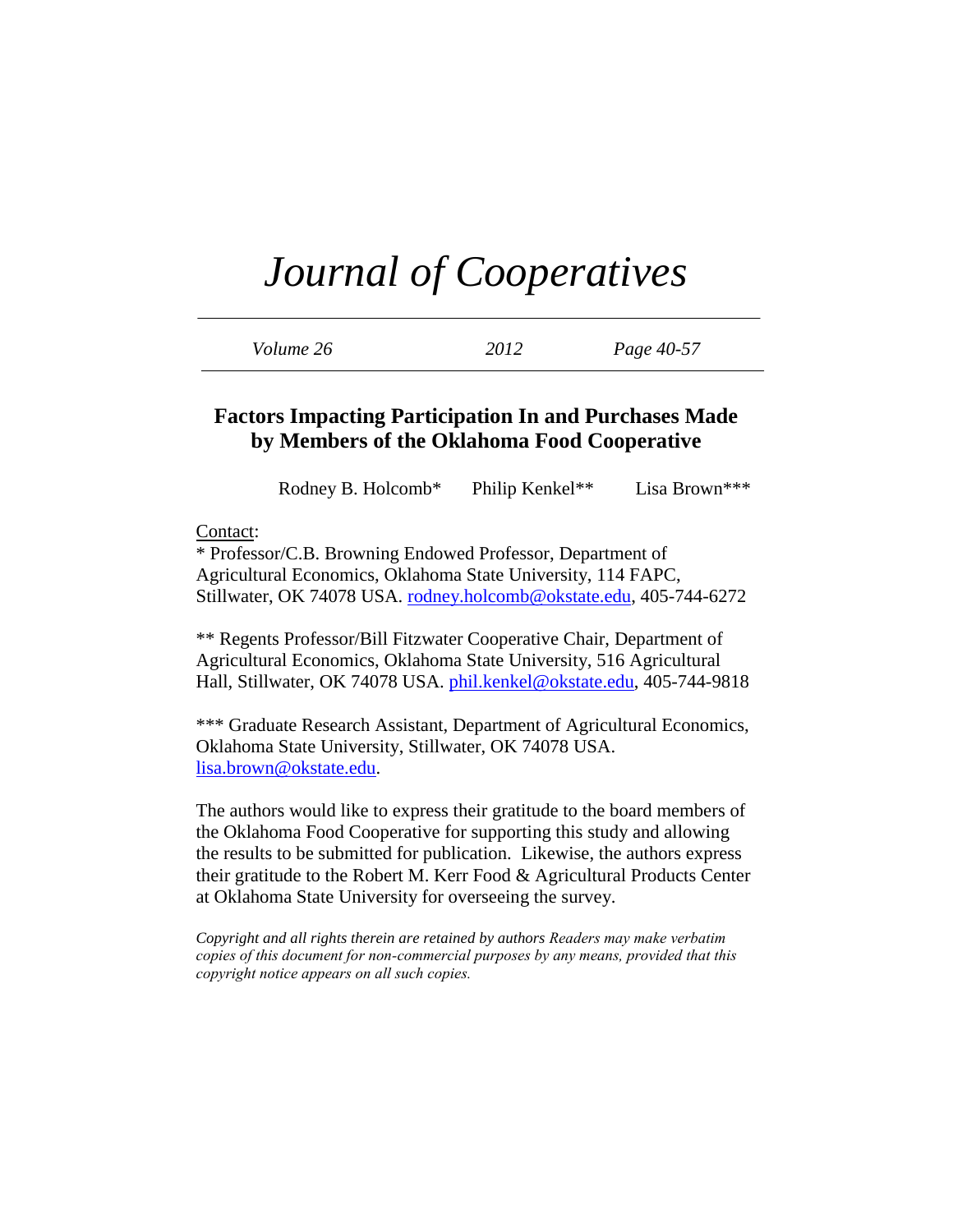## **Factors Impacting Participation In and Purchases Made by Members of the Oklahoma Food Cooperative**

### **Rodney B. Holcomb\* Philip Kenkel\*\* Lisa Brown\*\*\***

#### **Abstract:**

The Oklahoma Food Cooperative (OFC) facilitates transactions between producers and consumers of locally-grown food items. Although the OFC has more than 3,000 members, the cooperative is still working to discover member needs and ensure its long-term sustainability. Both consumer-members and producer-members of the OFC were surveyed to determine the factors driving their current and continued participation in the cooperative. Findings suggest that producer-members and consumer-members differ in both demographic terms and their level of cooperative involvement. Results also indicate that both types of members may be facilitating business transactions in alternative market outlets, thus negatively impacting OFC business volume.

**Key words:** business sustainability, cooperative, local food movement, member communications, strategic planning

#### **Introduction**

The Oklahoma Food Cooperative (OFC) was established in 2003. By 2010, it had 3,100 total members and an annual business volume nearing \$1 million. In addition to its impressive growth, the cooperative had developed a unique structure that was emulated by many other new local food cooperatives. One part of this unique structure was creating memberships, which consisted of both producer and consumer members. In 2010, the OFC had 150 producermembers marketing mostly food products, although some producers marketed locally grown/manufactured pet products, health and beauty products, home décor items, and even apparel items. More than 3,000 individuals constituted the consumer-members (Oklahoma Food Cooperative 2010), although many of these were infrequent purchasers of products. This membership structure is typically referred to as a multiple stakeholder cooperative (MSC), and it is a non-traditional cooperative structure (Lund 2011). While the MSC structure can provide some unique benefits, it also creates the challenge of harmonizing the interests of different stakeholder groups (Munkner 2004).

By 2010, the OFC board had noticed that some of their consumermembers had never purchased any products through the cooperative, leading to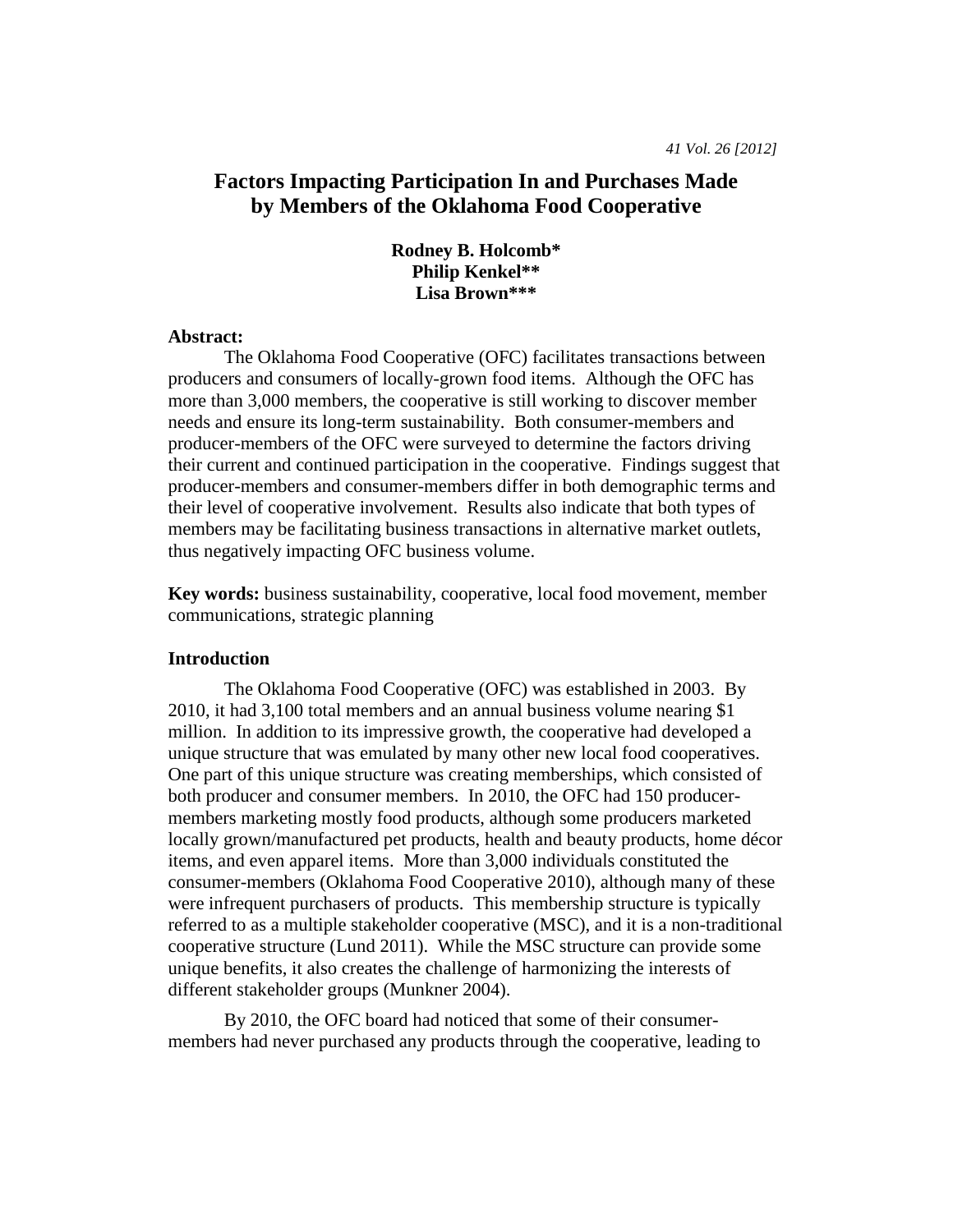speculation that some consumer-members simply paid their membership fees as a show of support for the concept or for other altruistic reasons. While rapid growth had allowed the OFC to maintain its financial viability up to that point, the leveling off of both producer and consumer memberships forced the OFC board of directors to become more strategic in their planning efforts and ascertain the wants and needs of both classes of cooperative members.

In the summer of 2010, the OFC board of directors set out to study the characteristics of both classes of its membership and the factors that influenced their patronage. The OFC board members and representatives of the Robert M. Kerr Food & Agricultural Products Center at Oklahoma State University decided to develop surveys for both consumer-members and producer-members at that time. A short overview of the history and structure of the OFC and the results of the membership survey are provided in subsequent sections.

#### **History of the OFC**

According to its articles of incorporation, the OFC's purpose is to "sell Oklahoma grown and/or Oklahoma processed foods and non-food items, for the mutual benefit of its producer and consumer members." The OFC's intent is to "educate members, and the general public, regarding cooperative principles, the local food movement, its core values, and the practical implementation of these principles." (Oklahoma Food Cooperative 2010) With that goal in mind, the OFC set out to become a marketplace for consumer-members and producermembers. A handful of producers and roughly 50 interested consumers formed the OFC in 2003, with each member type agreeing to pay a membership fee of \$51.75, which consisted of a \$50 share and a \$1.75 processing fee.

OFC founder Bob Waldrop, during the planning phase of the cooperative, once stated: "The cooperative will not be buying products to sell; it will be in the business of providing a marketplace for producers and consumers to meet in." (Galor 2004) Although his initial concept was based on a storefront (physical location) model with daily business hours, the OFC was actually established as a web-based, order facilitation business with physical transactions taking place one day each month. After producers updated their OFC web pages to inform members of their product availability and prices for the month, ordering took place during a specified time window.

Starting in the fall of 2003, consumers and producers would meet at a chosen site in Oklahoma City on the third Thursday of the month to make product exchanges, with members supplying the volunteer labor to transform bulk producer deliveries into bundled consumer orders. Because of the OFC's rapid growth by the end of 2010, the cooperative had created a salaried general manager to coordinate and oversee the 50-plus member volunteers who processed orders at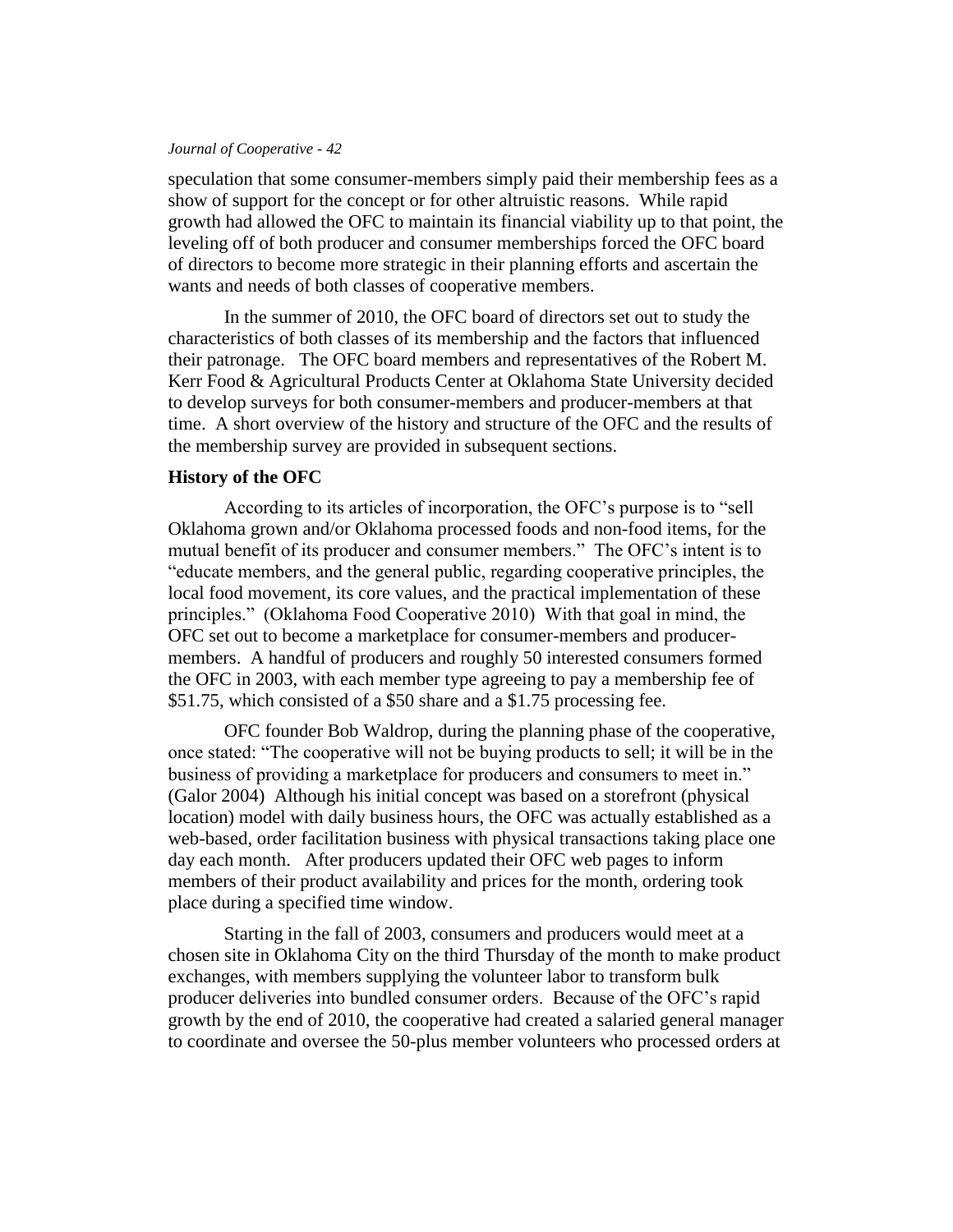the producer drop-off site and delivered products to more than 40 locations, most within a 160-mile radius of Oklahoma City (Oklahoma Food Cooperative 2010; Wallace Center 2009; Diamond 2010). Incentives were developed for the members to "volunteer": \$7/hour credit on purchases, \$0.36/mile for drivers taking orders to certain drop-off points, and even a \$7.50 cash payment for home deliveries (\$5 for elderly/disabled/homebound) (Oklahoma Food Cooperative 2010).

As mentioned, the OFC had over 3,100 total members and an annual business volume nearing \$1 million in 2010. However, a small portion of the membership was responsible for most of the business volume. In a typical month, 60 of the 150 producer-members (40%) and 650 of the 3.000 consumer-members (20%) accounted for the business volume.(Wallace Center 2009; Oklahoma Food Cooperative 2010).

#### **Structure of the OFC**

The structure and performance of local food supply ventures has not been extensively studied, although the increasing number of such ventures has warranted some recent work (King et al. 2010, Katchova and Woods 2011a, 2012). The OFC itself remains a work in progress, even after seven years of operation. The unique aspects of the OFC at that time included the MSC structure with producer and consumer members, the web-based marketing system, which allowed for supply discover between producer and consumer members, and the centralized product transfer points. The transfer system was both a cost effective method for product delivery and an opportunity for producer and consumer members to interact. This opportunity provided an important part of the "know your farmer-know your food" value package. This relatively simple and inexpensive operating structure made the OFC a blueprint for other new food cooperatives. More than a dozen similar ventures in the US and at least two such cooperatives in Ontario, Canada were modeled after the OFC (Wallace Center 2009). The OFC's web-based marketing system was made possible by an open source software program. The software was designed specifically for the OFC, but the multiple versions of the software created by SourceForge (SourceForge.com, 2010) have become a standard for other cooperatives. The OFC's initial planning steps and current operations have been the subjects of published case studies (Galor 2004; Wallace Center 2009), blog postings (Diamond 2010), and various stories generated by the media with regards to the local food movement (e.g., LocalHarvest.com 2006; Harris 2006).

#### **Membership Survey**

As part of its strategic planning process, the OFC board sought to achieve a better understanding of the preferences of the consumer-members and the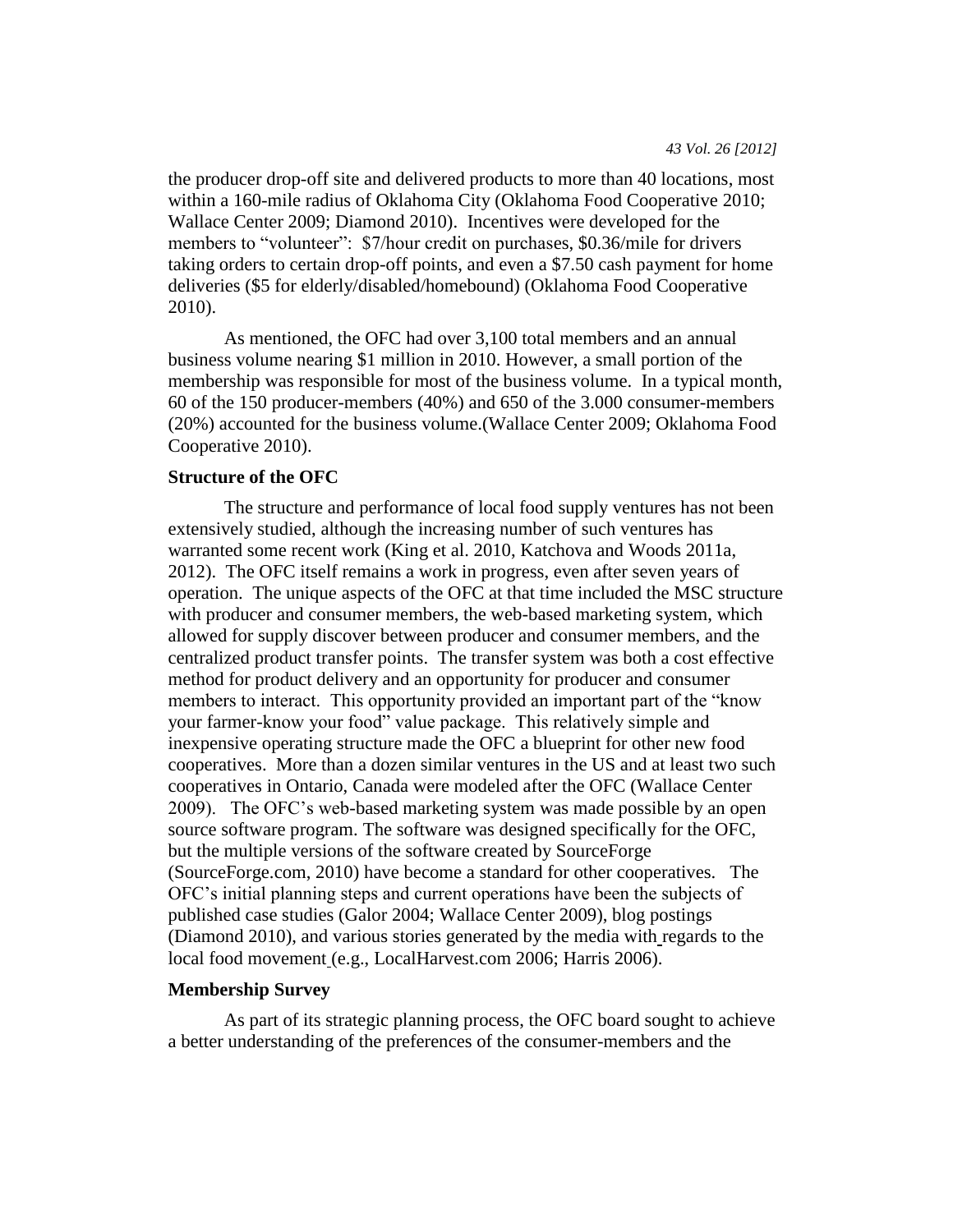significance of the co-op to the overall business volume of its producer-members. In terms of producer members, the board was interested in the factors impacting the level of active participation in the OFC (i.e. purchasing frequency and volume) by its consumer-members, how attributes such as "locally grown" or "organic" influence buying decisions of consumer-members and information on other products the consumer-members would like to purchase. The board was also interested in the consumer member's level of satisfaction with the ordering and pick-up process.

The board also sought a better understanding of OFC's producer members. This information was essential because the monthly availability of products is determined by what the producer-members offer for sale. The board was specifically interested in whether the OFC was a primary marketing outlet for its producer members or if they also used alternative outlets. All of this information related to the board's concerns regarding the sustainability of the cooperative's business volume, a concern that could impact both its producer-members and consumer-members, and their continued participation in the OFC.

#### **Survey Procedure**

The OFC board members and representatives of the Robert M. Kerr Food & Agricultural Products Center at Oklahoma State University developed surveys for both consumer-members and producer-members during the summer of 2010. Surveymonkey.com was used to carry out and manage the responses from these surveys in November and December 2010. The OFC provided a complete list of all (active and inactive) cooperative members' email addresses for the purposes of this study.

#### **Survey Findings**

Responses to the survey, in whole or in part, were received from 37 producer-members and 343 consumer-members. In terms of total (active and inactive) members, these responses represented a response rate of 24.7% for producer-members and 11.0% for consumer-members. However, it should be noted that a typical month's business activity through the cooperative is transacted by an average of 60 producer-members and 650 consumer-members.

#### *Compared Characteristics of Consumer-Member and Producer-Member Respondents*

Several questions on both surveys were similar, assessing the sociodemographic characteristics of members, length of their membership in the OFC, their attitudes about the cooperative, their experiences with other cooperatives, and even their use of the Internet. Comparisons of the responses (Table 1) suggest that the two groups are in many ways divergent. Almost 30% of the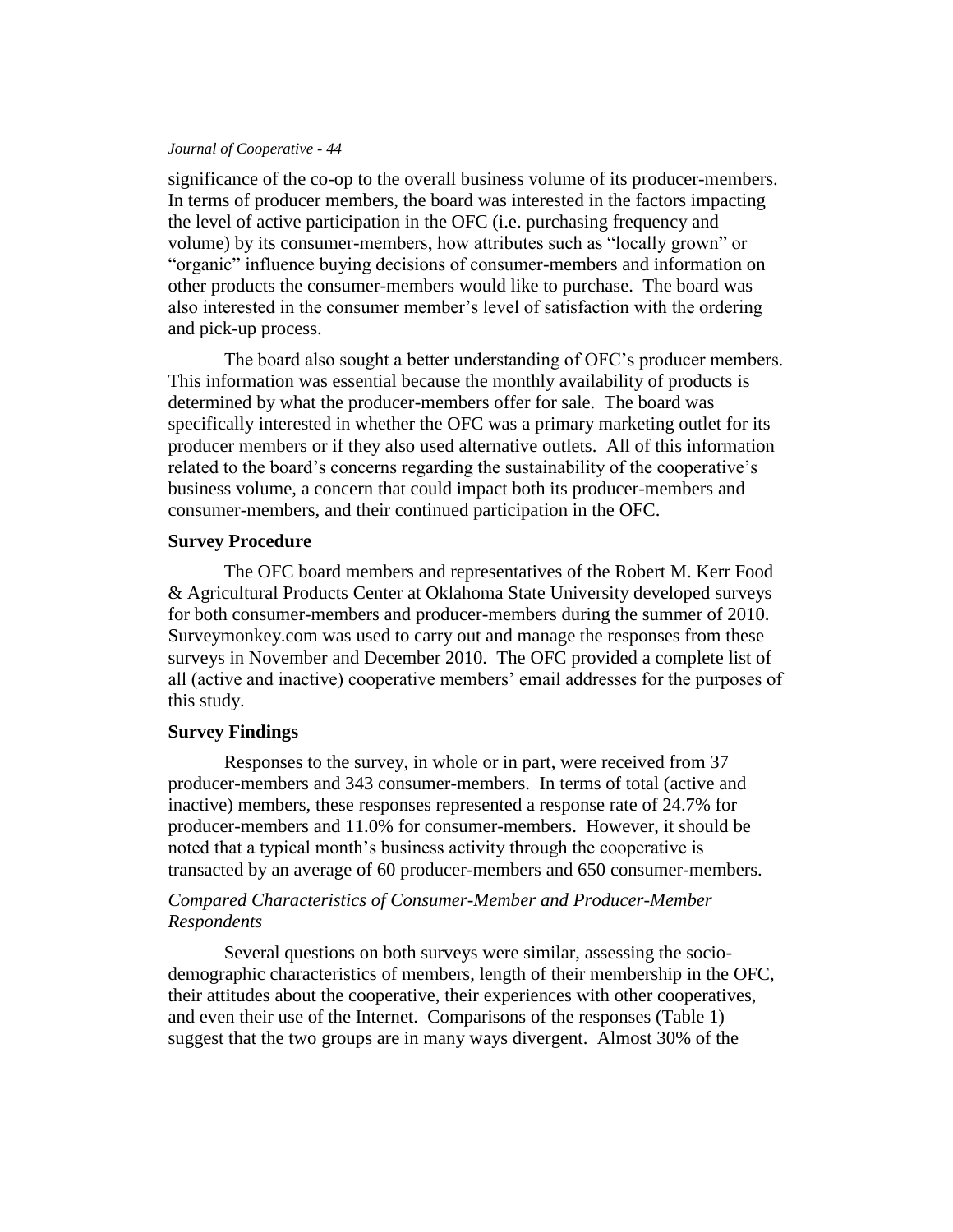responding consumer-members have been a member less than one year, and 72.5% had been a member less than three years. Conversely, 61.2% of responding producer-members had been OFC members for at least four years. For both types of members, word-of-mouth and personal contact with existing OFC members were the most common means of hearing about the OFC (Table 1). However, almost 30% of the consumer-member respondents first learned of the OFC via Internet searches for local food providers, whereas none of the producermember respondents used the Internet to identify the OFC as a potential market outlet.

Table 2 shows one of the greatest differences between member types and their participation in the OFC. Almost 84% of the producer-members had attended at least one OFC annual meeting, while a similar high percentage of consumer-members had never attended an OFC annual meeting. This suggests that the consumer-members view the cooperative more as a service provider, as opposed to a member-owned business where their vote can impact OFC operations. It also raises the question as to whether the consumer-member's interest are underrepresented in the decision making process since they are less involved in governance.

Table 2 also indicates respondents' involvement in other types of cooperative entities. Over half of the producer-members and over 80% of the consumer-members were members of credit unions. The market share of credit unions in the U.S. is generally considered to be in the 10% range, so this result suggests that the OFC members are more committed to the cooperative business model than the general population. Not surprisingly, over 80% of the producermembers were also members of rural electric cooperatives. However, only 17% were members of farm supply cooperatives. This suggests that there is relatively little overlap between the membership of traditional agricultural cooperatives and OFC.

Other information including age, gender, and ethnicity was included in the survey but is not tabled in the interest of space. The median age of the consumer respondents was 44.8 years. The 2010 census reported that the median age of all Oklahoma residents was 35.5 years (U.S. Census Bureau 2010), which suggests that OFC consumers have a typical age profile for the population. Producermembers tended to be slightly older than the consumer members with a median age of 44.8 years, but somewhat younger than typical agricultural producers. The median age of Oklahoma farmers is 56 years (Census of Agriculture). The vast majority of both member types consist of female members: 82.7% of consumermembers and 62.9% of producer-members are female. Additionally, well over 80% of respondents from each member type were white/Caucasian. The second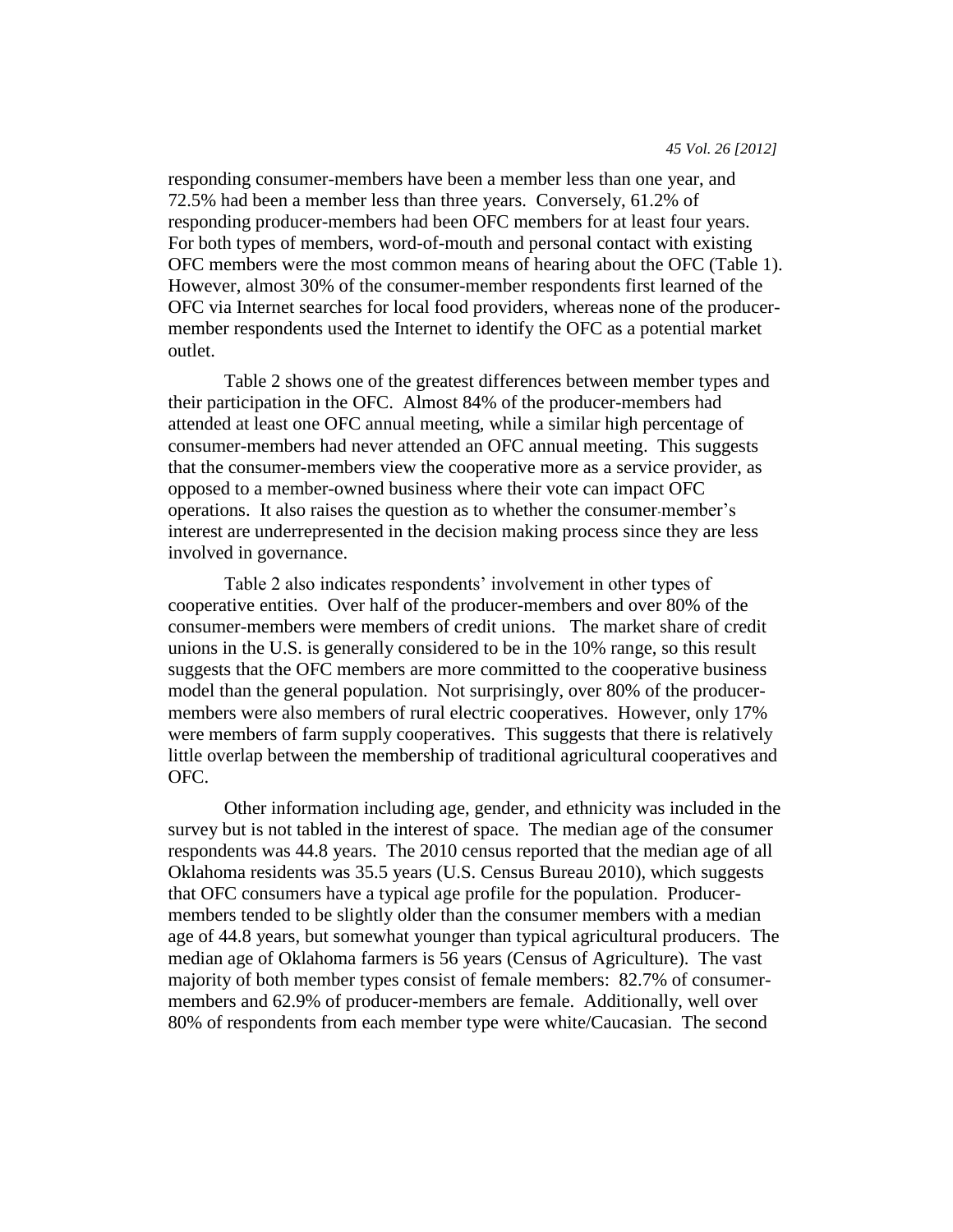most common self-identified race/ethnicity in both member types, with less than 4% for each member type, was Native American.

One of the most important questions facing the OFC board relates to the scheduling of delivery days. As the volumes have increased, along with the demand for volunteer labor on delivery days, the board has considered having more than one delivery day per month. The cost-benefit assessment for this issue is relatively simple. More frequent delivery days would require more volunteer credits/payments, but could lead to more purchases by consumers and more opportunities for producers to move seasonable/perishable food items. Because both member types have to be in agreement for an increase in the number of delivery days to take place, this survey question was of high priority for the board members. Table 3 shows that half of the respondents from each member type preferred the current once-per-month transaction, although 42% of consumers and 36% of producers would prefer twice-per-month delivery days. Preferences for a weekly transaction day were decisively less prevalent.

#### *Consumer-Member Preferences/Opinions*

As previously stated, one of the greatest concerns of the OFC board is the high number of inactive consumer-members. The board is concerned that current product offerings may not entice members to sustain their purchasing practices. Several questions in the consumer-member survey were designed to ascertain preferences for products available through the OFC and the consumer-members opinions regarding the OFC's operational structure.

Table 4 displays the ratings of consumer respondents for attributes of the OFC that drew them to establish membership and maintain their active status. The highest average ratings (1-5 scale), in order of importance to the members, were: locally grown, quality (taste, freshness), health/nutrition, organically produced, and "all natural" products. Locally grown was by far the most significant factor for consumer-members, with 85% rating this factor a 5, and 99.1% rating it a 4 or 5. The least significant factors were interactions with producers ("know your farmer"), the availability of a wide range of products, and lastly the fact that members have a say in the cooperative's operations. Over 40% of the consumer respondents were neutral regarding the importance of their right to vote as a factor in their choice to become a member. This finding, combined with the fact that most of these respondents have never attended an annual meeting of the OFC, suggests that they view the OFC as a buying club similar to a Sam's Club, where their membership has been paid primarily to gain access to the market outlet.

Over half of the responding consumer-members had ordered from the OFC at least 10 out of 12 months during an average year (Table 5). Almost 75% had ordered more than 6 out of 12 months. Not surprisingly, this result indicates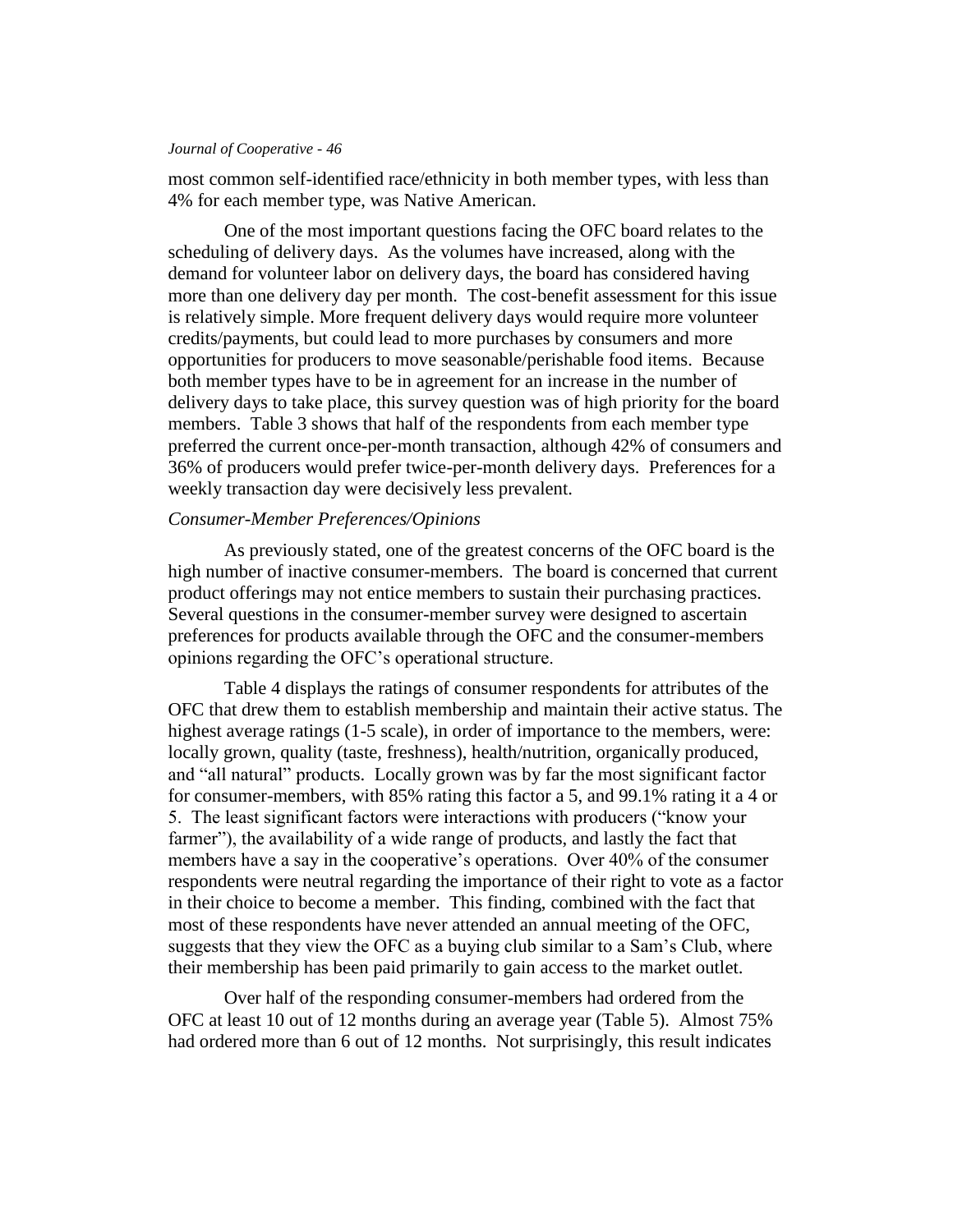that the OFC inactive members were not proportionately included in the respondents. In terms of order volume almost two-thirds (64.7%) of the respondents had an average order less than \$100, more than one-third (36.8%) of the orders were for \$75 or less, and 25% were between \$100 and \$200.

Table 6 shows that 58% of respondents spent less than 20% of their monthly food budget on OFC food items. Virtually all of the respondents (97.9%) supplemented the locally-grown items purchased through the OFC with purchases from conventional supermarkets. More than two-thirds (71.6%) also purchased items from specialty food stores focusing on local, organic or natural food items, and roughly two-thirds (66.5%) additionally attended farmers markets to purchase desired food items for their households. CSA ventures and other food outlets were also used by 26% (each) of the respondents.

The survey also contained questions (not tabled in the interest of space) about the consumer member's satisfaction with the OFC buying experience and communication efforts. A majority of the responding members agreed with statements regarding the acceptability of the distribution system, condition of products received, and positive interaction with the cooperative. The majority of the respondents were also satisfied with the communications they received from the OFC. Surprisingly for a group of which over 90% accessed the internet daily, only a minority expressed interest in following the OFC through social media. In contrast to the previous result in which a majority expressed satisfaction with the current once a month distribution system, 52% of the respondents indicated that they would purchase more food through the OFC if the cooperative established twice a month deliveries.

#### *Producer-Member Preferences/Opinions*

The OFC's producer-members are very supportive of the venture as a marketing channel, with 94.6% of respondents stating that the cooperative is an important marketing channel for their farm/business. From responses to questions not tabled in the interest of space, 97.3% of the producers somewhat/strongly agreed that the OFC should in the future place its primary emphasis on locally grown products, and 81.1% thought the OFC should simultaneously emphasize sustainable production along with locally grown. Alternatively, 80.5% were indifferent, or to some level disagreed with the concept of placing greater emphasis on certified organic production. Several of the producer members offer more than one type of product for sale through the OFC, but the most common offerings are fruits/vegetables (32.4%), meat/poultry (29.7%), and dairy/eggs (29.7%) (Table 7). "Other" products/services offered by the respondents included cookbooks, food preparation aids, and even by-products from food handling/processing activities.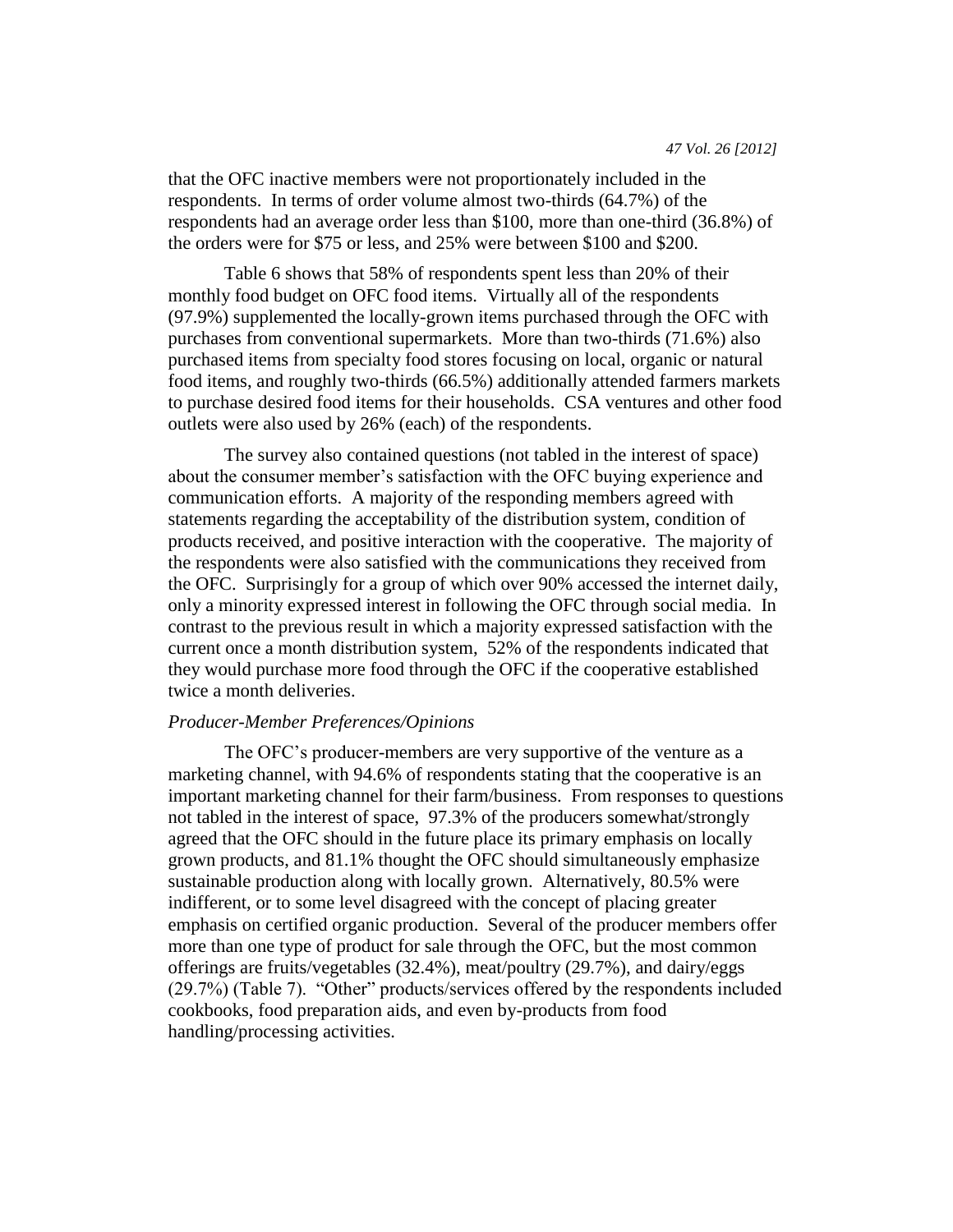While the OFC remains a popular marketing outlet for locally grown products, respondents to the survey indicated that in many cases the OFC does not account for a large share of their annual sales. Forty-three percent of the responding producer-members indicated that OFC sales account for less than 20% of their annual sales, and 85.8% indicated that the OFC accounts for less than half of their annual sales (Table 15). Monthly sales transactions through the OFC account for less than \$100 in sales for 34.3% of the producer respondents. Another 25.7% of respondents indicated that an average month's business volume through the OFC would generate between \$100-\$500 in sales, and 28.6% averaged between \$500-\$1,500 in monthly sales. For a small percentage of respondents (four respondents in all, or 11.4%) the OFC generated an average monthly sales volume exceeding \$2,500, with half of those stating they average more than \$3,500 in sales each month.

Producer-members utilize several other market outlets for their products (Table 8). Farmers markets (67.7%) are the most common market outlet used by the producers, but more than half (51.6%) also marketed products through specialty stores, 29% marketed products through conventional grocery/supermarket stores, and more than a third (35.5%) were active producers in other food cooperatives. CSA efforts also served as market outlets for 29% of the respondents.

While some of the OFC's producer-members are larger, well-recognized Oklahoma agricultural producers, most of the producers were smaller producers, and 69.4% operate as sole proprietors. Other business forms utilized by producermember respondents for their farms/operations included LLCs (19.4%), S corporations (8.3%), and general partnerships (2.8%). Forty-three percent of the respondents indicated that their operations were located in or near the Oklahoma City metropolitan area, suggesting that the proximity to the drop-off site made the OFC a more viable market outlet.

Table 9 shows the producers' responses to a question about their 2009 pretax farm/business income. Most were small operations, with 51.4% stating that their gross income from operations was less than \$25,000 in 2009. Almost twothirds (65.7%) had less than \$50,000 in gross income for that year, although 14.3% generated more than \$100,000 in pre-tax income for 2009.

#### **Summary and Implications**

The OFC is a MSC that operates under a unique structure. While harmonization of member interests is a typical issue in MSCs, the survey results indicate that both member types (consumer and producer) have similar satisfaction with the OFC. Both consumers and producers are drawn to the locally-grown concept of the OFC. This shared vision is what has allowed the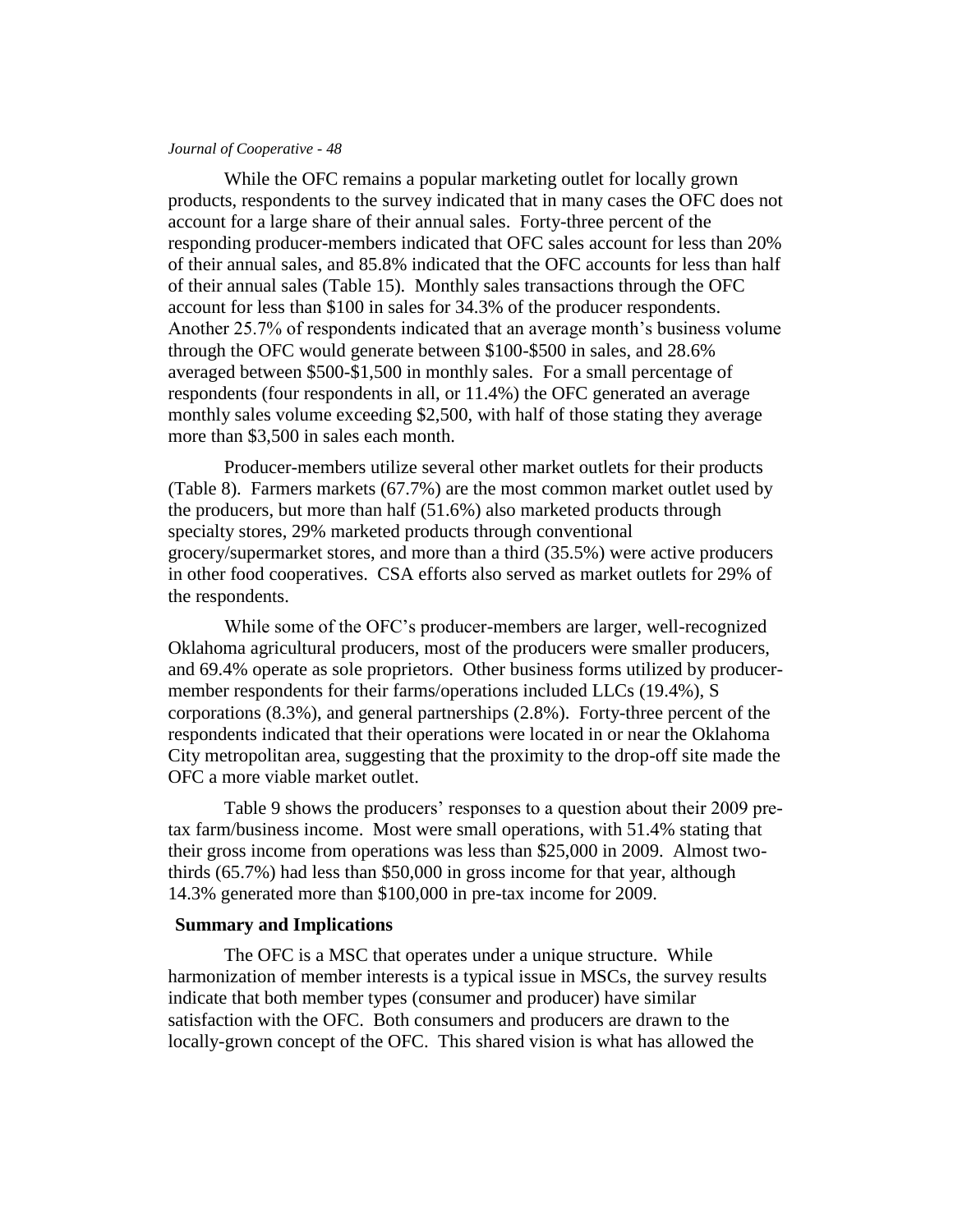OFC to grow both its membership and its transaction volume every year since 2003. However, the two groups tend to significantly differ in years of involvement in the OFC, and participation in governance. The two stakeholders groups also differ somewhat in the importance of organic foods. Eighty seven percent of the consumer members rate organic foods as important to their decision to patronize the OFC, while 85% of the producer members disagree with the statement that the OFC should place greater emphasis on organic foods.

These factors, combined with the OFC board's recognition that a majority of its consumer-members are inactive, suggest that consumer-members as a whole are inclined to become less active in the cooperative rather than use their overwhelming majority of votes to set the course for the cooperative. Although a majority of the respondents appreciate the many communications they receive from the OFC, they tend to act as second-class members of the cooperative, letting the producer-members decide the direction of the OFC and serve as a majority of the board's members.

Because the OFC is just one of many food transaction arenas for both consumer-members and producer-members, the cooperative faces the challenge of maintaining its sustainability as a business venture and its convenience/viability for members. If both consumers and producers can facilitate the transaction of the same goods/services in multiple arenas throughout the state, the OFC must consider ways of keeping member interest in the cooperative's trading capacity. Otherwise, the current monthly trading regimen may give way to options such as warehouse trading or even storefronts, where producers can maintain inventories of products and consumer transactions can occur on a daily basis. As a MSC, the OFC must continue to work to harmonize the goals of its producer and consumer membership groups.

#### **References**

- Diamond, A. 2006. USDA Blog: "Oklahoma Food Co-op: From Buying Club to Food Hub." Available at [http://blogs.usda.gov/2010/12/16/oklahoma](http://blogs.usda.gov/2010/12/16/oklahoma-food-co-op-from-buying-club-to-food-hub/)[food-co-op-from-buying-club-to-food-hub/.](http://blogs.usda.gov/2010/12/16/oklahoma-food-co-op-from-buying-club-to-food-hub/) [Retrieved December 16, 2010].
- Galor, Z. 2003. "How to Establish a Cooperative: A Case Study of the Oklahoma Food Cooperative." Internet publication from Zvi Galor. Available at [http://www.coopgalor.com/doc/OklahomaFoodCoop.doc.](http://www.coopgalor.com/doc/OklahomaFoodCoop.doc) [Retrieved August 9, 2010].
- Harris, W. 2006. "Eating Cooperatively and Locally: The Oklahoma Food Coop." In *Chapter 8: Food Imports and Exports* of M. McDermott (ed.), *Closer to Home: Healthier Food, Farms and Families in Oklahoma – A Centennial Report*. Poteau, OK: Kerr Center for Sustainable Agriculture.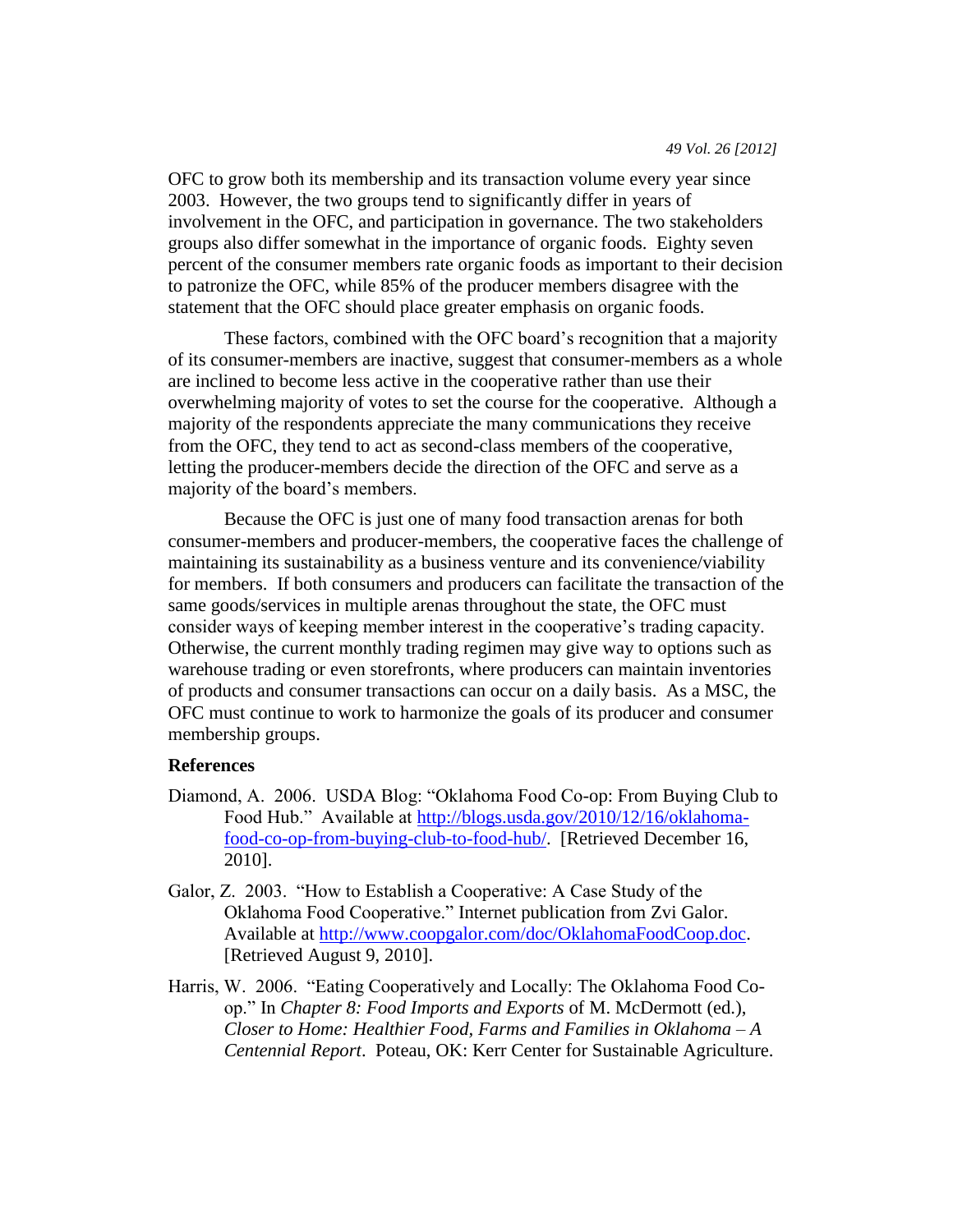Available at

[http://www.kerrcenter.com/publications/closer\\_to\\_home/chapter08.pdf.](http://www.kerrcenter.com/publications/closer_to_home/chapter08.pdf) [Retrieved August 10, 2010].

- Katchova, A.L., and T.A. Woods. "Food Cooperatives' Innovations and System Dynamics in Local Food Networks." Proceedings in Food System Dynamics (2012).
- Katchova, A.L. and T.A. Woods. "Sourcing and Promotion of Local Foods by Food Cooperatives in the U.S." Selected paper, European Association of Agricultural Economists Meeting, Zurich, Switzerland, 30 August – 2 September 2011a.
- Katchova, A.L. and T.A. Woods. "The Effectiveness of Local Food Marketing Strategies of Food Cooperatives." Selected paper, Agricultural and Applied Economics Association Meeting, Pittsburg, PA, 24-26 July 2011b. http://ideas.repec.org/p/ags/saea11/98853.html
- King, R. P., M.S. Hand, G. DiGiacomo, K. Clancy, M.I. Gomez, S.D. Hardesty, L. Lev, and E.W. McLaughlin. 2010. "Comparing the Structure, Size, and Performance of Local and Mainstream Food Supply Chains." USDA Economic Research Report No. ERR-99. Available at [http://www.ers.usda.gov/publications/err99/.](http://www.ers.usda.gov/publications/err99/) [Retrieved December 16, 2010].
- LocalHarvest.com. 2006. "Oklahoma Food Cooperative." Available at [http://www.localharvest.org/oklahoma-food-cooperative-M5198.](http://www.localharvest.org/oklahoma-food-cooperative-M5198) [Retrieved December 16, 2010].
- Lund. M. "A Multi-Stakeholder Cooperatives Manual" Cooperative Development Center, Kent State University, 2011
- Oklahoma Food Cooperative. 2010. Available at [http://www.oklahomafood.coop/.](http://www.oklahomafood.coop/) [Retrieved August 10, 2010].
- Munkner, H,H, "Multi-stakeholder Cooperatives and Their Legal Framework" in Trends and challenges for co-operatives and social enterprises in developed and transition countries Carlo Borzaga and Roger Spear editors, Trento Italy 2004
- SourceForge.com. 2010. Local Food Cooperative Software. [http://sourceforge.net/projects/foodcoop/.](http://sourceforge.net/projects/foodcoop/) [Retrieved August 10, 2010].
- U.S. Census Bureau, 2010 Census of Population and Housing, Washington, DC 20233, 2010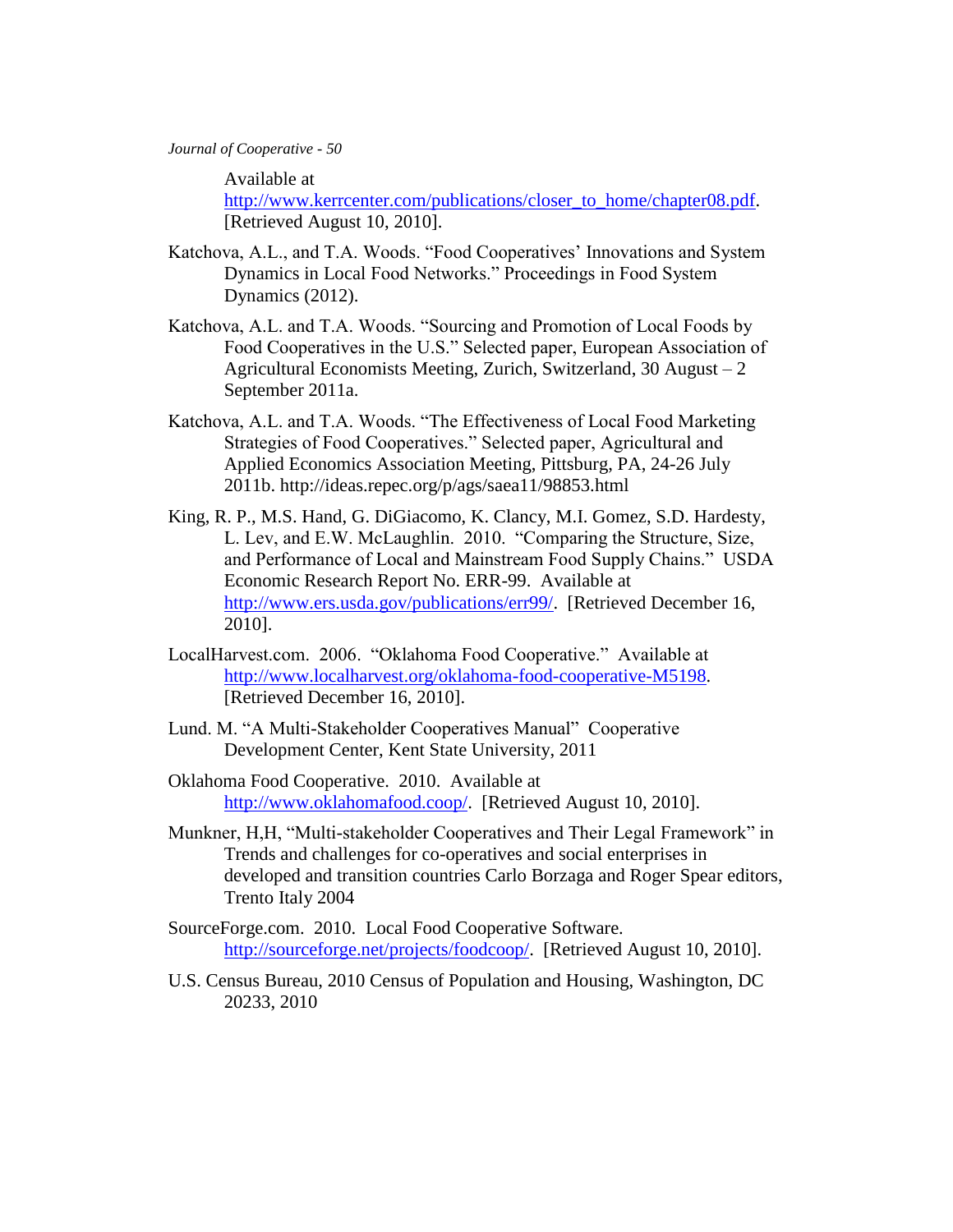Wallace Center at Winrock International. 2009. *Community Food Enterprise: Local Success in a Global Marketplace.* Arlington, VA: Wallace Center at Winrock International. Available at [http://www.communityfoodenterprise.org/case-studies/u.s.](http://www.communityfoodenterprise.org/case-studies/u.s.-based/oklahoma-food-cooperative) [based/oklahoma-food-cooperative.](http://www.communityfoodenterprise.org/case-studies/u.s.-based/oklahoma-food-cooperative) [Retrieved November 1, 2010].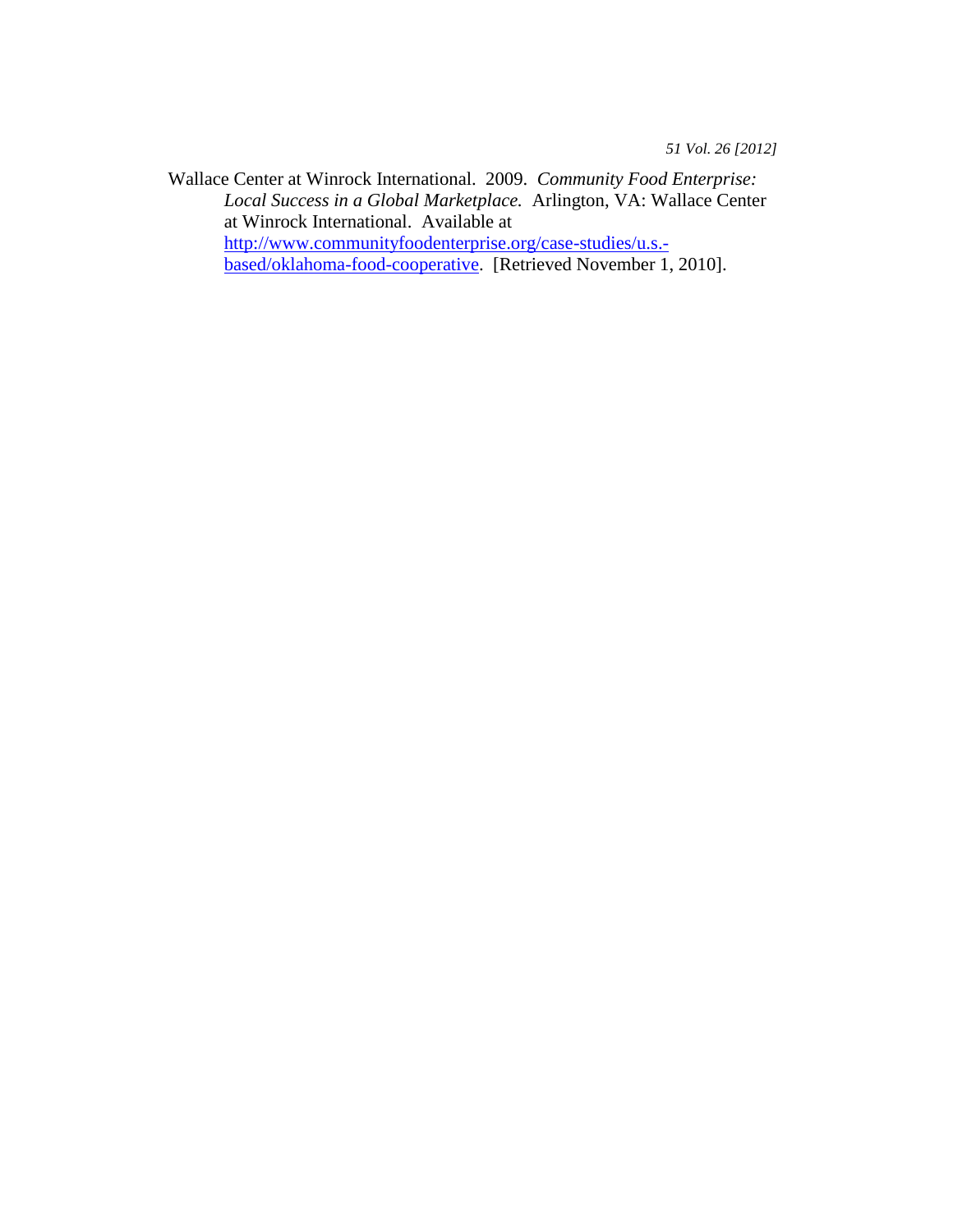| Length of Membership in the OFC                                             | Consumer<br>Responses<br>$(n=342)$ | <b>Producer Responses</b><br>$(n=37)$ |
|-----------------------------------------------------------------------------|------------------------------------|---------------------------------------|
| Less than 12 months                                                         | 29.2%                              | 2.7%                                  |
| Between 12 and 24 months                                                    | 18.4%                              | 2.7%                                  |
| 2-3 years                                                                   | 24.9%                              | 27.0%                                 |
| 4-5 years                                                                   | 15.8%                              | 37.8%                                 |
| 6-7 years                                                                   | 9.1%                               | 24.3%                                 |
| Don't remember                                                              | 2.6%                               | 5.4%                                  |
| <b>Means of First Discovery</b>                                             |                                    |                                       |
| Word of mouth/From a member of<br>the Oklahoma Food Cooperative             | 47.4%                              | 75.7%                                 |
| Media (newspaper, TV, or radio<br>story)                                    | 9.4%                               | 5.4%                                  |
| Public presentation at a school, at a<br>civic event, or to an organization | 1.2%                               | 2.7%                                  |
| Internet/Website search                                                     | 29.8%                              | $0.0\%$                               |
| Local farmer/farmers market                                                 | 4.4%                               | 8.1%                                  |
| Other                                                                       | 7.9%                               | 8.1%                                  |

## **Table 1. Oklahoma Food Cooperative members: length of membership and discovery mechanism**

|              | Table 2. Oklahoma Food Cooperative members: cooperative business |
|--------------|------------------------------------------------------------------|
| experiences. |                                                                  |

| CAPELICIICES.<br>Attendance at one or more                              | <b>Consumer Responses</b>              | <b>Producer Responses</b>             |
|-------------------------------------------------------------------------|----------------------------------------|---------------------------------------|
| OFC annual meetings                                                     | $(n=343)$                              | $(n=37)$                              |
| Yes                                                                     | 21.6%                                  | 83.8%                                 |
| N <sub>o</sub>                                                          | 78.4%                                  | 16.2%                                 |
| Experiences/affiliations<br>with other common types of<br>cooperatives. | <b>Consumer Responses</b><br>$(n=175)$ | <b>Producer Responses</b><br>$(n=24)$ |
| Rural electric cooperative                                              | 29.1%                                  | 83.3%                                 |
| Rural water cooperative                                                 | 9.1%                                   | 12.5%                                 |
| Credit union                                                            | 81.7%                                  | 54.2%                                 |
| Farm/ranch supply<br>cooperative                                        | 3.4%                                   | 16.7%                                 |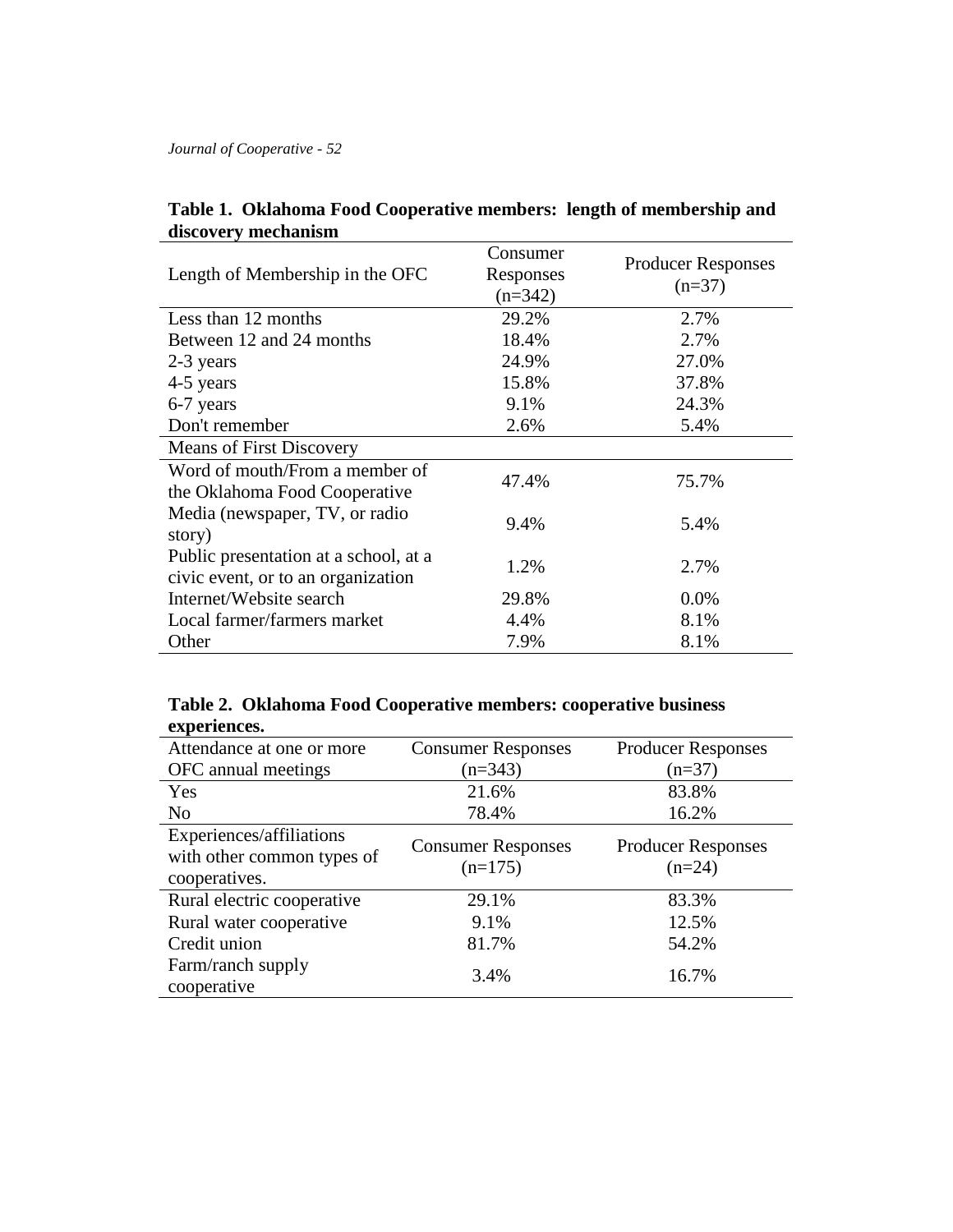| 1 Copondento:     |                           |                           |
|-------------------|---------------------------|---------------------------|
|                   | <b>Consumer Responses</b> | <b>Producer Responses</b> |
|                   | $(n=337)$                 | $(n=37)$                  |
| Monthly (current) | 49.3%                     | 50.0%                     |
| Twice monthly     | 42.4%                     | 36.1%                     |
| Weekly            | 8.3%                      | 13.9%                     |

**Table 3. Order/delivery timeline preferences of OFC member survey respondents.**

| Table 4. Relative importance of factors impacting the decision to become/remain a |
|-----------------------------------------------------------------------------------|
| member of the OFC. (n=343 consumer-members)                                       |

|                                                                                               | <b>Not</b><br>Important<br>$=1$ | $\overline{2}$ | Neutral<br>$=$ 3 | $\overline{4}$ | Most<br>Important<br>$= 5$ | Rating<br>Average | Response<br>Count |
|-----------------------------------------------------------------------------------------------|---------------------------------|----------------|------------------|----------------|----------------------------|-------------------|-------------------|
| Locally grown<br>items                                                                        | 0.6%                            | 0.0%           | 0.3%             | 14.0%          | 85.1%                      | 4.83              | 342               |
| Organically<br>grown items                                                                    | 2.0%                            | 2.6%           | 8.5%             | 35.0%          | 51.9%                      | 4.32              | 343               |
| "All natural"<br>products                                                                     | 2.0%                            | 2.9%           | 12.3%            | 33.0%          | 49.7%                      | 4.25              | 342               |
| Quality (taste,<br>freshness)                                                                 | 0.6%                            | 0.3%           | 1.5%             | 23.0%          | 74.6%                      | 4.71              | 343               |
| Health and<br>nutrition                                                                       | 0.3%                            | 1.8%           | 4.1%             | 28.7%          | 65.2%                      | 4.57              | 342               |
| Wide<br>selection/easy<br>shopping                                                            | 2.6%                            | 7.3%           | 22.0%            | 35.8%          | 32.3%                      | 3.88              | 341               |
| Interaction with<br>producers, <i>i.e.</i><br>"Know Your<br>Farmer"                           | 2.1%                            | 5.6%           | 23.9%            | 36.6%          | 31.9%                      | 3.91              | 339               |
| Having a say in<br>the operations of<br>the Co-op (i.e.<br>your right to vote<br>as a member) | 10.6%                           | 12.3%          | 43.1%            | 22.6%          | 11.4%                      | 3.12              | 341               |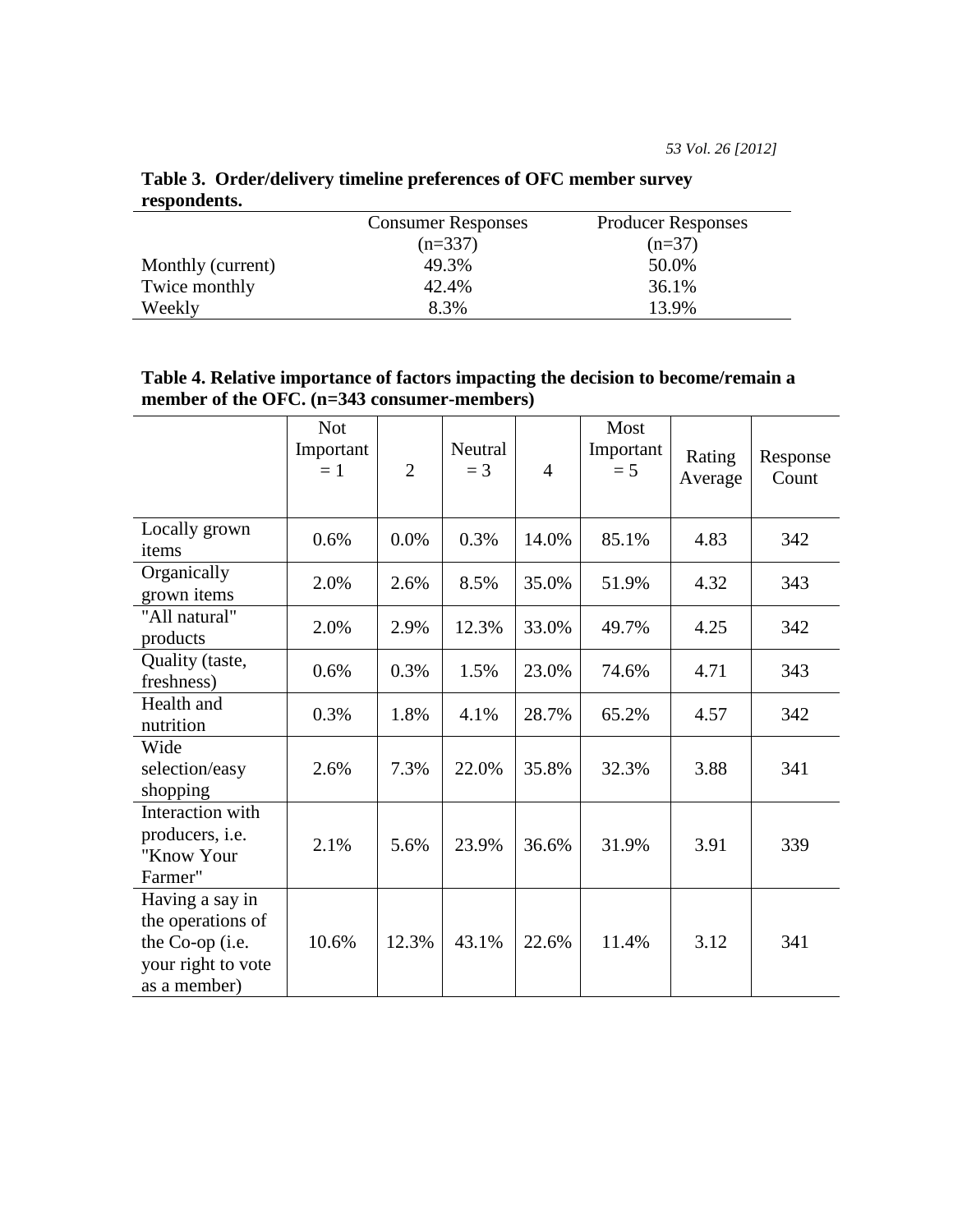| ру От С сонзинкі -інспірсі з. |          |          |
|-------------------------------|----------|----------|
|                               | Response | Response |
| Per Year Orders (n=338)       | Percent  | Count    |
| Never order                   | 1.8%     | 6        |
| 1-3 times                     | 10.9%    | 37       |
| 4-6 times                     | 13.6%    | 46       |
| 7-9 times                     | 21.3%    | 72       |
| $10-12$ times                 | 52.4%    | 177      |
| Per Order Average Values      |          |          |
| $(n=337)$                     |          |          |
| Less than \$25                | 3.6%     | 12       |
| \$26-\$50                     | 14.8%    | 50       |
| $$51-$75$                     | 18.4%    | 62       |
| \$76-\$100                    | 27.9%    | 94       |
| \$101-\$200                   | 25.8%    | 87       |
| \$201-\$300                   | 6.8%     | 23       |
| More than \$300               | 2.7%     | 9        |

**Table 5. Average per-year orders and average per-order values of purchases by OFC consumer-members.**

**Table 6. Monthly food purchase information for OFC consumer-members.**

| Pct. monthly food purchases via the OFC                                        | Response | Response |  |  |
|--------------------------------------------------------------------------------|----------|----------|--|--|
| $(n=337)$                                                                      | Percent  | Count    |  |  |
| $0-10%$                                                                        | 27.0%    | 91       |  |  |
| 11-20%                                                                         | 30.9%    | 104      |  |  |
| 21-30%                                                                         | 16.0%    | 54       |  |  |
| 31-40%                                                                         | 13.1%    | 44       |  |  |
| 41-50%                                                                         | 8.6%     | 29       |  |  |
| 51-60%                                                                         | 3.0%     | 10       |  |  |
| More than 60%                                                                  | 1.5%     | 5        |  |  |
| Other market channels for monthly food                                         |          |          |  |  |
| purchases $(n=331)$                                                            |          |          |  |  |
| Supermarket(s)                                                                 | 97.9%    | 324      |  |  |
| Store $(s)$ specializing in organic, natural, and/or<br>locally grown products | 71.3%    | 236      |  |  |
| Farmers market(s)                                                              | 66.5%    | 220      |  |  |
| Other food cooperative(s)                                                      | 26.0%    | 86       |  |  |
| Community Supported Agriculture (CSA) effort                                   | 26.0%    | 86       |  |  |
| Other                                                                          | 27.8%    | 92       |  |  |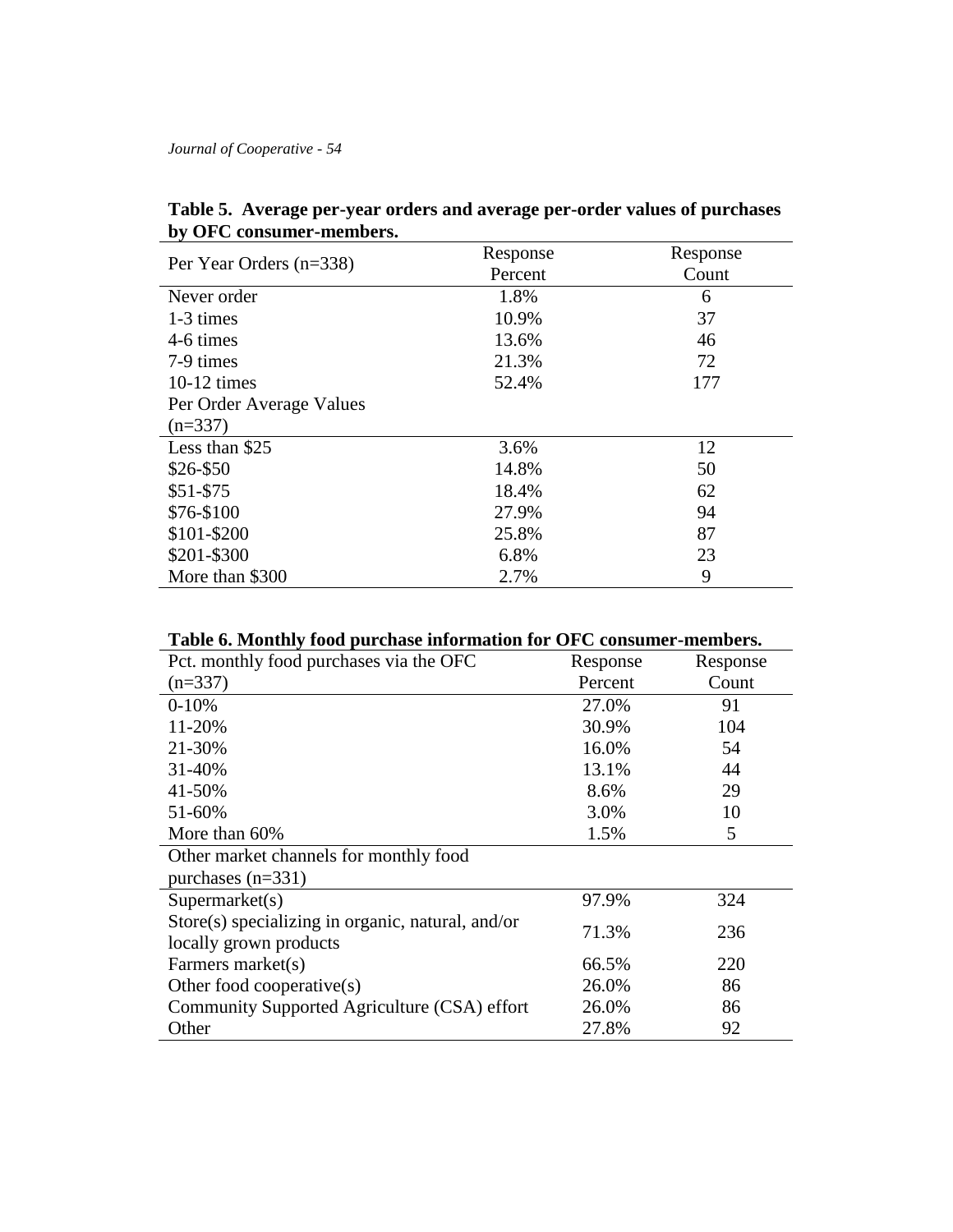|                                                                                       | Response<br>Percent | Response<br>Count |
|---------------------------------------------------------------------------------------|---------------------|-------------------|
| Fresh fruits/vegetables/herbs                                                         | 32.4%               | 12                |
| Canned foods (e.g. salsas, sauces,<br>soups, jams, jellies, etc.)                     | 8.1%                | 3                 |
| Meat/poultry                                                                          | 29.7%               | 11                |
| Dairy or eggs                                                                         | 29.7%               | 11                |
| Prepared foods (e.g. entrees, side<br>dishes, holiday foods, pizzas, etc.)            | 10.8%               | $\overline{4}$    |
| Bakery products, grains, flours,<br>and/or dry mixes                                  | 16.2%               | 6                 |
| <b>Beverages</b>                                                                      | 0.0%                | $\theta$          |
| Candy, fudge, natural sweeteners,<br>and/or condiments                                | 8.1%                | 3                 |
| Bath and beauty, laundry care, and/or<br>scented home items                           | 5.4%                | $\overline{2}$    |
| Apparel (men, women, and/or<br>children)                                              | 8.1%                | 3                 |
| Gift baskets/boxes                                                                    | 16.2%               | 6                 |
| Jewelry and/or home décor                                                             | 13.5%               | 5                 |
| Art items (includes music)                                                            | 10.8%               | $\overline{4}$    |
| Pet products                                                                          | 5.4%                | $\overline{2}$    |
| Gardening items (includes seeds, live<br>plants, soil amenities, and growing<br>aids) | 16.2%               | 6                 |
| Other (please specify)                                                                | 32.4%               | 12                |

## **Table 7. Types of products/services\* offered by OFC producer-member respondents. (n=37)**

\*Totals exceed 100% because some producers offer more than one type of product.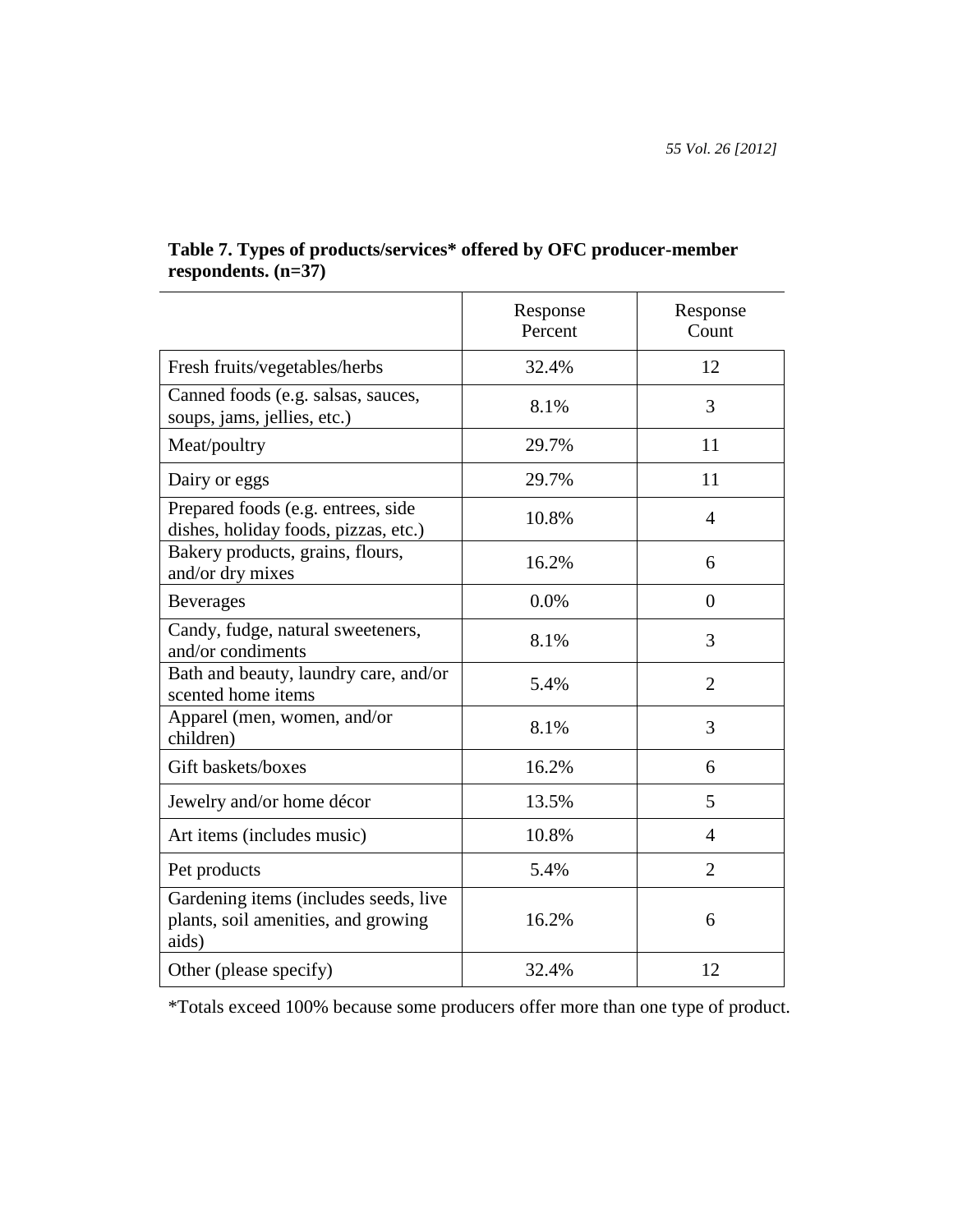| survey respondents.                                                                             |       |                |
|-------------------------------------------------------------------------------------------------|-------|----------------|
| Less than 20%                                                                                   | 42.9% | 15             |
| 21-30%                                                                                          | 14.3% | 5              |
| 31-40%                                                                                          | 14.3% | 5              |
| 41-50%                                                                                          | 14.3% | 5              |
| 51-60%                                                                                          | 0.0%  | $\overline{0}$ |
| 61-70%                                                                                          | 5.7%  | $\overline{2}$ |
| <b>Over 70%</b>                                                                                 | 8.6%  | 3              |
| Average value of monthly sales<br>through OFC $(n=35)$                                          |       |                |
| Less than \$100                                                                                 | 34.3% | 12             |
| \$101-\$500                                                                                     | 25.7% | 9              |
| \$501-\$1,500                                                                                   | 28.6% | 10             |
| \$1,501-\$2,500                                                                                 | 0.0%  | $\overline{0}$ |
| \$2,501-\$3,500                                                                                 | 5.7%  | $\overline{2}$ |
| More than \$3,500                                                                               | 5.7%  | $\overline{2}$ |
| Other marketing outlets besides<br>OFC where producer-members<br>market their products $(n=31)$ |       |                |
| Retail grocery/Supermarket(s)                                                                   | 29.0% | 9              |
| Store(s) specializing in organic,<br>natural, and/or locally grown<br>products                  | 51.6% | 16             |
| Farmers market(s)                                                                               | 67.7% | 21             |
| Other food cooperative(s)                                                                       | 35.5% | 11             |
| <b>Community Supported Agriculture</b><br>$(CSA)$ effort $(s)$                                  | 29.0% | 9              |
| Other outlets                                                                                   | 90.3% | 28             |

# **Table 8. Sales/marketing information for OFC producer-member**